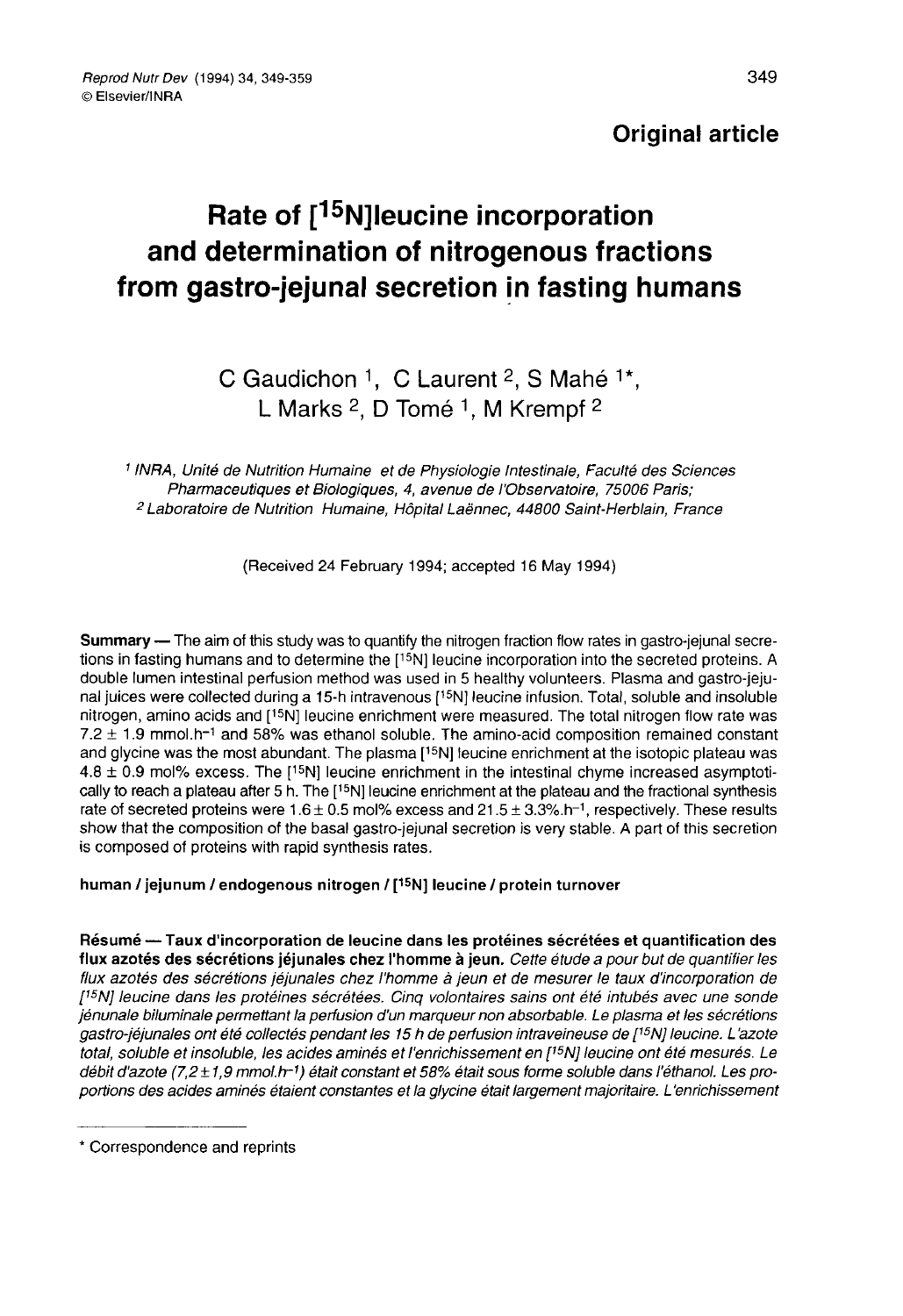plasmatique en [<sup>15</sup>N] leucine au plateau isotopique était de 4,8 mol % excess. La cinétique d'enrichissement dans les sécrétions digestives présentait un profil asymptotique atteignant un plateau au biasinalique en [15] leucine au plateau isotopique etait de 4,6 mol 70 excess. La cineaque d'enfinition division division division de 5 h. L'enrichissement dans les sécrétions digistives présentait un profil asynthèse prot position des sécrétions digestives et des flux azotés en conditions basales. D'autre part, ils indiquent que les sécrétions jéjunales sont composées de protéines à vitesse de renouvellement très rapide.

homme / jéjunum / azote endogène / [<sup>15</sup>N] leucine / taux de renouvellement protéique

# INTRODUCTION

The gut is known to play an important role in amino-acid and protein metabolism. Protein digestion and absorption are the first steps in the assimilation of protein components into the amino-acid body pool. The mechanisms of intestinal nitrogen digestion, absorption and recycling have been widely described, but many aspects remain unknown particularly in man (Young, 1991). One of the main problems encountered in protein digestion studies is the contribution of endogenous protein secretion and recycling. Indeed, endogenous proteins that originate from saliva, gastric and pancreatic juices and intestinal mucosa are secreted into the intestinal lumen and mixed with the ingested exogenous nitrogen. This secretion of endogenous proteins in the human gut was estimated to be  $10-60$  g.d<sup>-1</sup> with high individual variation (Florent and Bernier, 1984; Alpers, 1987; Mahé et al, 1992). Moreover, it has been shown in animals that the amount and the nature of protein in the diet influences the level of intestinal secretion including gastric, pancreatic and biliary secretions (Corring et al, 1989; Fushiki ef al, 1989).

Isotope tracer techniques are of interest in the study of nitrogen fluxes and protein metabolism. Radioactive tracers have been used in pigs (Simon et al, 1983) and rats (Costa de Oliveira and Sgarbieri, 1986) in order to measure the intestinal secretion of endogenous nitrogen, and in humans after acute pancreatitis (Ogden et al, 1993) in order to evaluate changes in the synthesis of pancreatic enzymes. For ethical reasons, stable isotopes are more appropriate to the study of human metabolism (Wolfe, 1992). However, the labelling of the intestinal endogenous protein after intravenous of pancreatic er<br>stable isotopes<br>study of human<br>However, the<br>endogenous p<br>[<sup>15</sup>N]amino-acid<br>formed in pigs<br>Lange *et al*. 19 15N]amino-acid infusion has only been performed in pigs (Souffrant et al, 1986; De Lange et al, 1990; Krawielitzki et al, 1990; Huisman et al, 1992; Souffrant et al, 1993). Neither the rate of incorporation of a stable isotope-labelled amino acid into digestive secretions in humans nor the time required to achieve the isotopic plateau are known. The aims of the present study were, first, to characterize biochemically nitrogen fluxes in the gastro-jejunal lumen of fasting humans and, second, to measure the rate of to achieve the<br>The aims of<br>The aims of<br>to characterize<br>in the gastro-just<br>and, second<br>secreted proticion of labellaring in the gastro-jejunal lumen of fasting humans<br>and, second, to measure the rate of<br>[<sup>15</sup>N]leucine incorporation into these<br>secreted proteins with constant tracer infusecreted proteins with constant tracer infusion of labelled leucine.

#### MATERIALS AND METHODS

#### **Subjects**

Five healthy volunteers (1 female and 4 males) of<br>normal weight (body mass index = 21.3 kg. m<sup>-2</sup>),<br>pand from 22 to 26 years (average = 23 years) aged from 22 to 26 years (average = 23 years) participated in the study. They were selected according to the following criteria: (i) no history of gastro-intestinal surgery; (ii) absence of gastrointestinal system disorders; (iii) nonpregnant; and (iv) a stable, satisfactory nutritional status and a stable body weight. The protocol was previously approved by the Ethics Committee of the University Hospital (Nantes, France). All subjects gave their consent to participation in this study.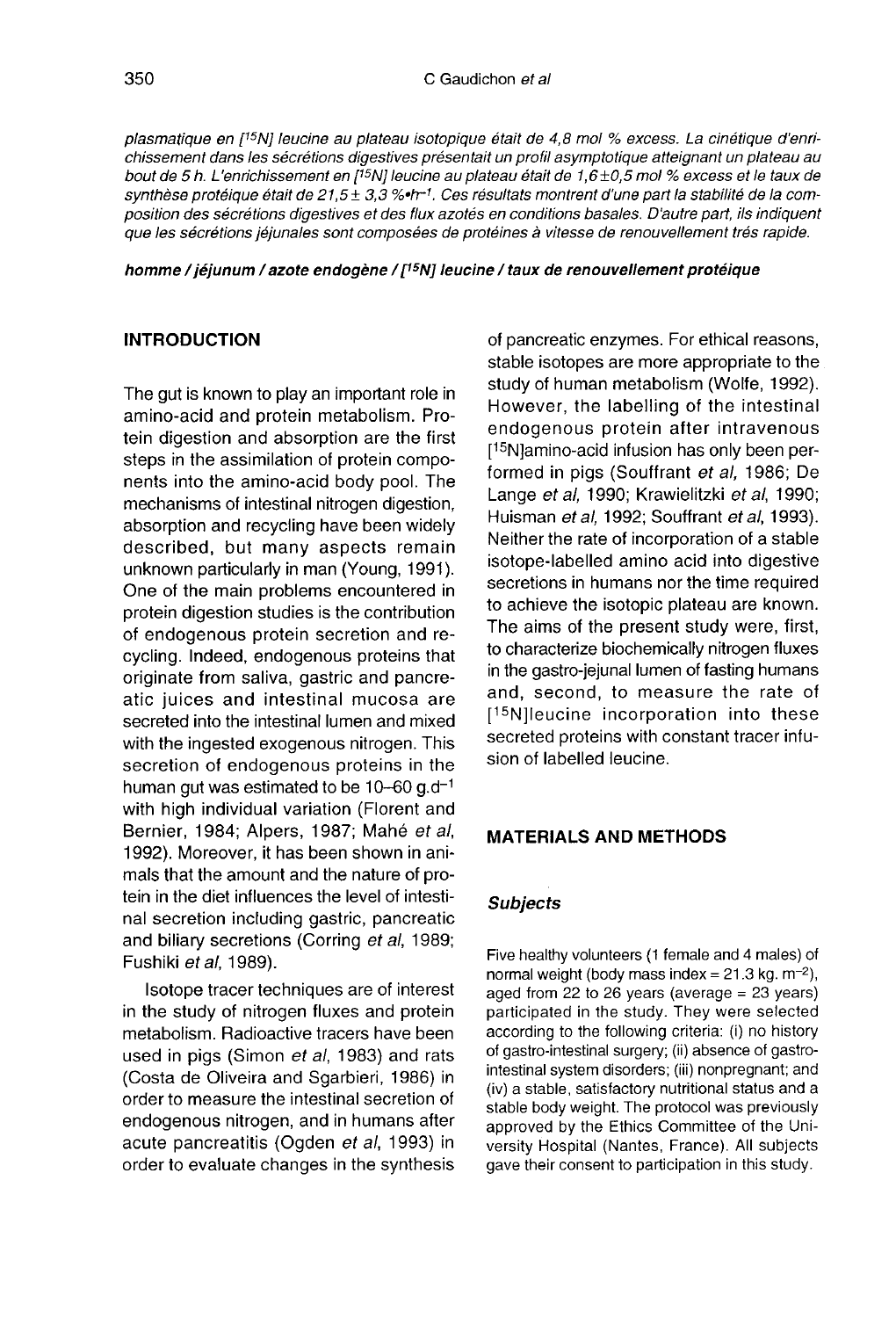#### Experimental design

The volunteers were admitted to the Clinical Research Center the day before the experiment and a double lumen jejunal tube was introduced into the gastro-intestinal tract. The intestinal 'slow marker' perfusion technique has been described previously (Modigliani et al, 1973; Mahé et al, 1992). The jejunal tube was used: (a) to perfuse polyethyleneglycol-4000 (PEG-4000) (Prolabo, Paris, France) into the duodenum; and (b) to aspirate the jejunal contents. The perfusion site of PEG-4000 was located at the angle of Treitz and the aspiration site 20 cm distally. After an overnight fasting, the position of the tube was verified by radioscopy. A small catheter (Vigon, France) was placed in a forearm vein for blood sampling. Another catheter was placed in a contralateral vein in the other forearm in order to infuse the [15N]leucine solution (99% enrichment, Tracer Technologies Inc, Somerville, USA). At  $\mathsf{T}_{\mathsf{O}}$ , a priming dose of [15N]leucine (10  $\mathsf{p}$ sampling. Another catheter was placed in a contralateral vein in the other forearm in order to<br>infuse the [<sup>15</sup>N]leucine solution (99% enrichment,<br>Tracer Technologies Inc, Somerville, USA). At<br>T<sub>0</sub>, a priming dose of [<sup>15</sup> placed in a torearm<br>other catheter was planet<br>illeucine solution (99<br>lologies Inc, Somerv<br>dose of [<sup>15</sup>N]leucine (<br>illowed by a consta sampling. Another catheter was placed in a con-<br>tralateral vein in the other forearm in order to<br>infuse the [<sup>15</sup>N]leucine solution (99% enrichment,<br>Tracer Technologies Inc, Somerville, USA). At<br>T<sub>0</sub>, a priming dose of [<sup>1</sup>  $[15N]$ leucine (10 µmol.kg $^{-1}$ .h $^{-1}$ ) and a saline solution (150 mM Na CI) containing 10 g.l $^{-1}$  of PEG-4000 was perfused into the intestine at a flow rate of 2 ml.min-!. The subjects were asked to drink 50 ml water (Vittel, France) every hour for 15 h. Blood samples and jejunal effluents were collected hourly. Intestinal samples were obtained by continuous suction through the distal opening of the intestinal tube. Aspirates were collected over ice and pooled at 60-min intervals. Blood samples were collected on heparin and the plasma was immediately separated from whole blood by centrifugation and frozen at -20°C until analysis.

#### Analytical methods

The volume and pH of the effluents were measured after homogenization. Effluents were treated with 0.1 mM diisopropylfluorophosphate (Sigma, Saint-Quentin-Fallavier, France) to prevent enzymatic degradation of the proteins, and then frozen at-20°C and freeze-dried. The PEG-4000 concentration in the samples was measured by a turbidimetric method (Hyden, 1955). The jejunal nitrogen content was determined by the pyrochemiluminescence technique (Antek 720- 771 system, Antek Instruments Gmbh, Düsseldorf, Germany).

#### Protein precipitation and polyacrylamide gel electrophoresis

Precipitable and soluble nitrogen were measured after ethanol precipitation of the dry samples as previously described (Mahé et al, 1994). Samples (25 mg) were mixed with 1 ml of 70% ethanol and 1 ml hexane, and allowed to flocculate at 4°C for 1 h. They were centrifuged at 2 500 g at 4°C for 25 min. The upper phase (hexane) was discarded and the ethanol phase was collected. The pellet was washed once more with 1 ml of ethanol and both ethanol supernatants were combined. The pellet and the supernatant were dried under reduced pressure with a vacuum concentrator and dissolved in 1 ml of water. The pellet was considered to be composed of proteins and the dried supernatants contained peptides and free amino acids. The samples from jejunal effluents were analysed using sodium dodecyl sulfate/polyacrylamide gel electrophoresis (SDS-PAGE) with 15% polyacrylamide gels in the presence of 0.1% SDS (Weber and Osborn, 1969). Proteins of known molecular weights were used as internal standards: bovine serum albumin (67 kDa), human immunoglobulin G (50 kDa), porcine pepsin (34.5 kDa), porcine trypsin (24kDa) and  $\beta$ -lactoglobulin (18.36 kDa).

# Amino-acid isolation, derivafization and gas chromatographic mass spectrometry

The amino-acid composition of the jejunal effluents was determined after acid hydrolysis (110°C, 24 h, 6 N HCI, under vacuum) with an automatic analyser LKB Alpha Plus (Pharmacia LKB Biochrom, Cambridge, UK). Cysteine, methionine and tryptophan were not determined. The free amino acids, after acid hydrolysis, were extracted with cation exchange columns (Dowex AG-50X8, Mesh 100; 200, BioRad, France) following the method described by Bier and Christopherson (1979). Plasma-free amino acids were also extracted with cation exchange columns after acidifying the plasma with 1 M acetic acid. The free amino acids were mixed with 600 µl of an esterification reagent containing acetyl chloride and  $n$ -propanol (v/v; 1:5) and then heated at 110°C for 30 min. The reagent excess was evaporated under  $N_2$  and 50  $\mu$ l of heptafluorobutyric anhydride (Interchim, Monlugon, France) was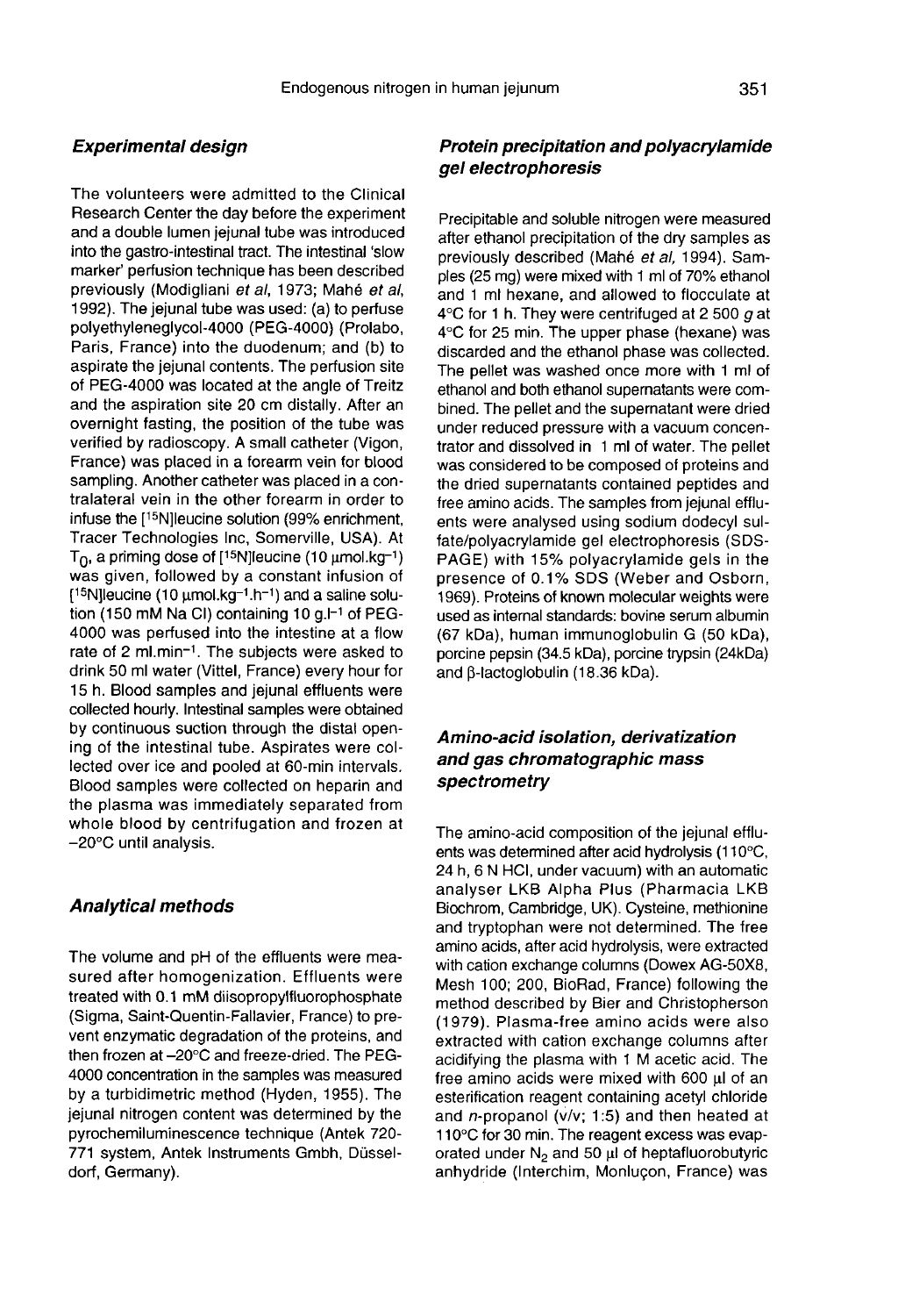added. The mixture was allowed to incubate at  $60^{\circ}$ C for 30 min and then dried under N<sub>2</sub>. The mass spectrometer was a Hewlett-Packard 5971A interfaced to a 5890A gas chromatograph. The mass spectrometer was operated in the positive chemical ionization mode and the enrichment of 60°C for 30<br>mass spectr<br>interfaced to<br>mass spectr<br>chemical ior<br>[<sup>15</sup>N]leucine<br>determined mass spectrometer was operated in the positive<br>chemical ionization mode and the enrichment of<br>[<sup>15</sup>N]leucine in plasma and jejunal effluents was<br>determined by single ion monitoring of the ions determined by single ion monitoring of the ions m/z 282 and 283.

#### Calculation and statistical analysis

The leucine flux at the steady state (Q) in plasma was calculated according to the model described by Waterlow et al (1978). The fractional synthetic rate  $(FSR)$  of proteins was calculated according to the relation

$$
FSR = (Et_2 - Et_1) \times 100/[E_0(t_2-t_1)]
$$

where  $E_p$  and Etwere the enrichment of the precursor pool and the digestive proteins, respectively (Wolfe, 1992). To determine  $E_{\text{D}}$ , the experimental values of the  $[15N]$ leucine enrichment  $E(t)$ were fitted to a sigmoidal curve for a 0-8 h period according to the relation

$$
E(t) = b/[1 + \exp(a-t)]
$$

in which  $a$  and  $b$  were the inflection point and the asymptotic value of the curve, respectively. Results were expressed as mean ± SD. Statistical analyses were performed by using Tukey's studentized range test and the equation of the enrichment curve was adjusted by a non-linear regression (ANOVA; SAS 6.03; SAS Institute Inc Cary, NC, USA).

#### RESULTS

# Nitrogen characterization of gastro-jejunal effluents

Total nitrogen was measured in the jejunal effluents, collected 20 cm below the angle of Treitz and pooled at 60 min intervals over the 15 h. Nitrogen flow was found to be significant ( $P$ < 0.05) with a mean rate of 7.2  $\pm$ the 15 h. Nitrogen flow was found to be significant (*P* < 0.05) with a mean rate of 7.2  $\pm$ <br>1.9 mmol N•h<sup>-1</sup>. The ethanol soluble and

insoluble fractions of the total nitrogen are shown in figure 1. Ethanol precipitation gave an estimation of the balance between protein (insoluble) and peptide or amino-acid (soluble) fractions. The ethanol-soluble fraction represented 58.8% of the total nitrogen. The flow rates of soluble and precipitable nitrogen were 4.2  $\pm$  1 and 2.9  $\pm$  0.7  $\,$ (soluble) fractions. The ethanol-soluble fraction represented 58.8% of the total nitrogen. The flow rates of soluble and precipitable nitrogen were  $4.2 \pm 1$  and  $2.9 \pm 0.7$ mmol.h<sup>-1</sup>, respectively. For both fractions, pe peaks were observed at 3 and 9 h although no statistical variation was found. The SDS-PAGE analysis of the protein fraction showed the presence of 3 groups of bands present in large amounts (fig 2). The first appeared in the 35-60 kDa range, with a band of high intensity near 50 kDa. The second was detected in the 24-30 kDa range and contained 3-5 bands. The third was made up of small molecules with a molecular weight under 20 kDa. No great variation was observed in the electrophoretic pat tern either during the sampling time or among the 5 subjects.

# Amino-acid profile of gastro-jejunal effluents

The amino-acid composition of the jejunal effluents was measured every 60 min over 15 h (fig 3 and table I). The jejunal flow rate of total amino acids over the 15 h period was 54.1  $\pm$  36.32 mmol (3.74  $\pm$  1.8 mmol\*  $h<sup>-1</sup>$ ). The highest flow rate was observed for glycine (9.56  $\pm$  5.59 mmol) which was the most abundant amino acid  $(14.7 \pm 4.3\%)$ and presented a kinetic profile similar to that of taurine. The secretion of the other amino acids ranged between  $1.11 \pm 0.72$  and 5.19 ± 3.80 mmol for histidine and glutamic acid, respectively. The flow rate of leucine was  $3.82 \pm 2.62$  mmol. Intestinal urea flow rate was also measured and represented 5.26  $±$  4.34 mmol, and NH<sub>3</sub> originating from deaminations was  $8.07 \pm 5.3$  mmol (not shown). Although variations in the aminoacid flow rates were observed, their relative proportions remained constant. Aspar-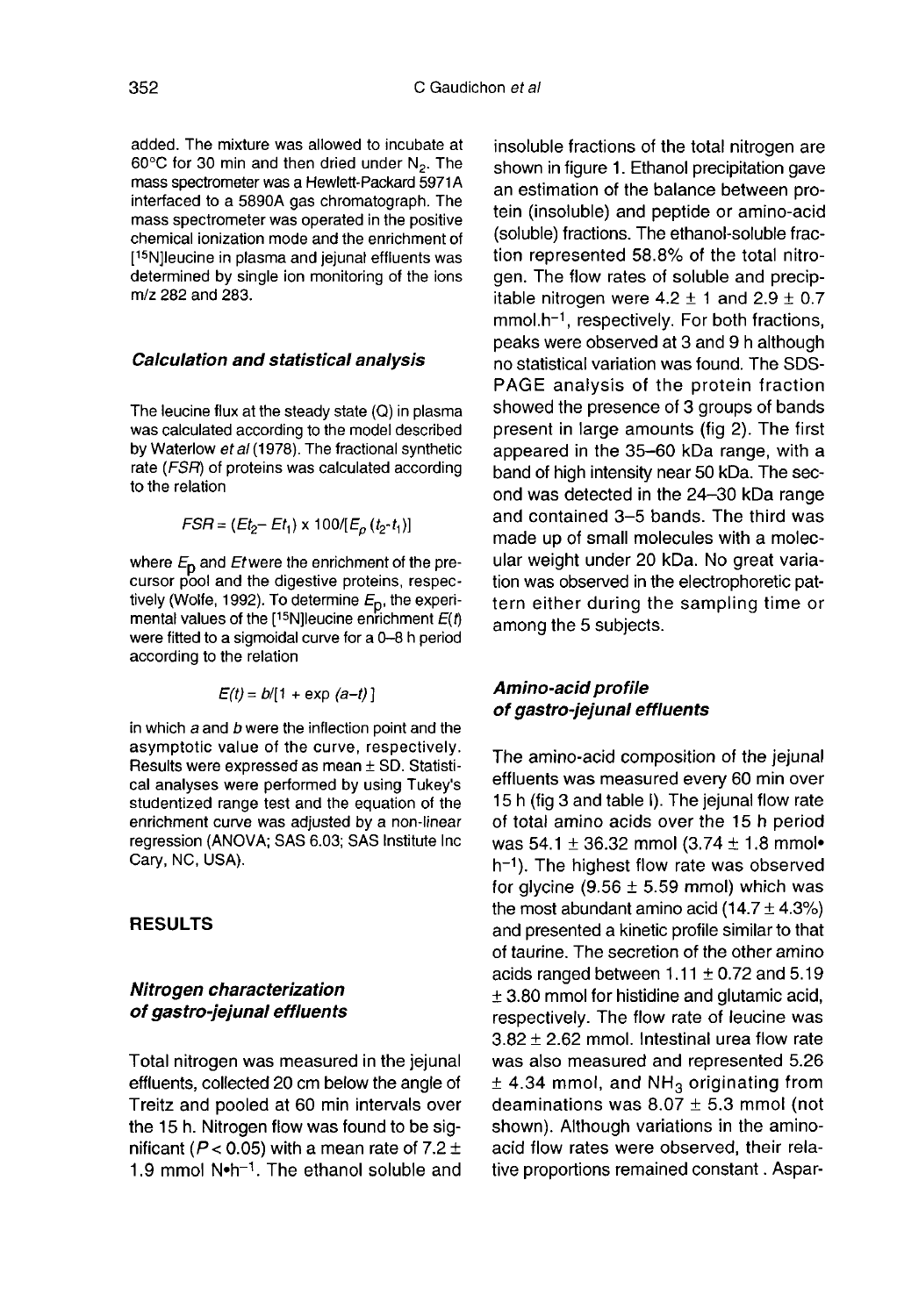

Fig 1. Precipitable ( $\blacksquare$ ) and soluble ( $\boxtimes$ ) nitrogen flow rates in the jejunum of fasting humans. Each value represents the mean of 5 subjects. Standard deviations were calculated for total nitrogen and are represented by T.

tic acid, threonine, serine, glutamic acid, proline, valine and leucine were present in the same proportions (5-8%).

# f'5NJLeucine enrichment in plasma and in gastro-jejunal secretions

The [15N]leucine enrichment in the jejunal effluents is shown in figure 4. It showed an

Fig 2. Typical coomassie blue stain of SDS-PAGE of jejunal effluents in fasting humans. Bovine serum albumin (67 kDa), human immunoglobulin G (50 kDa), porcine pepsine (34.5 k Da), porcine trypsin (24 kDa) and β-lactoglobulin (18.36 kDa) were used as reference proteins. Their molecular weights are indicated in the left-hand column.

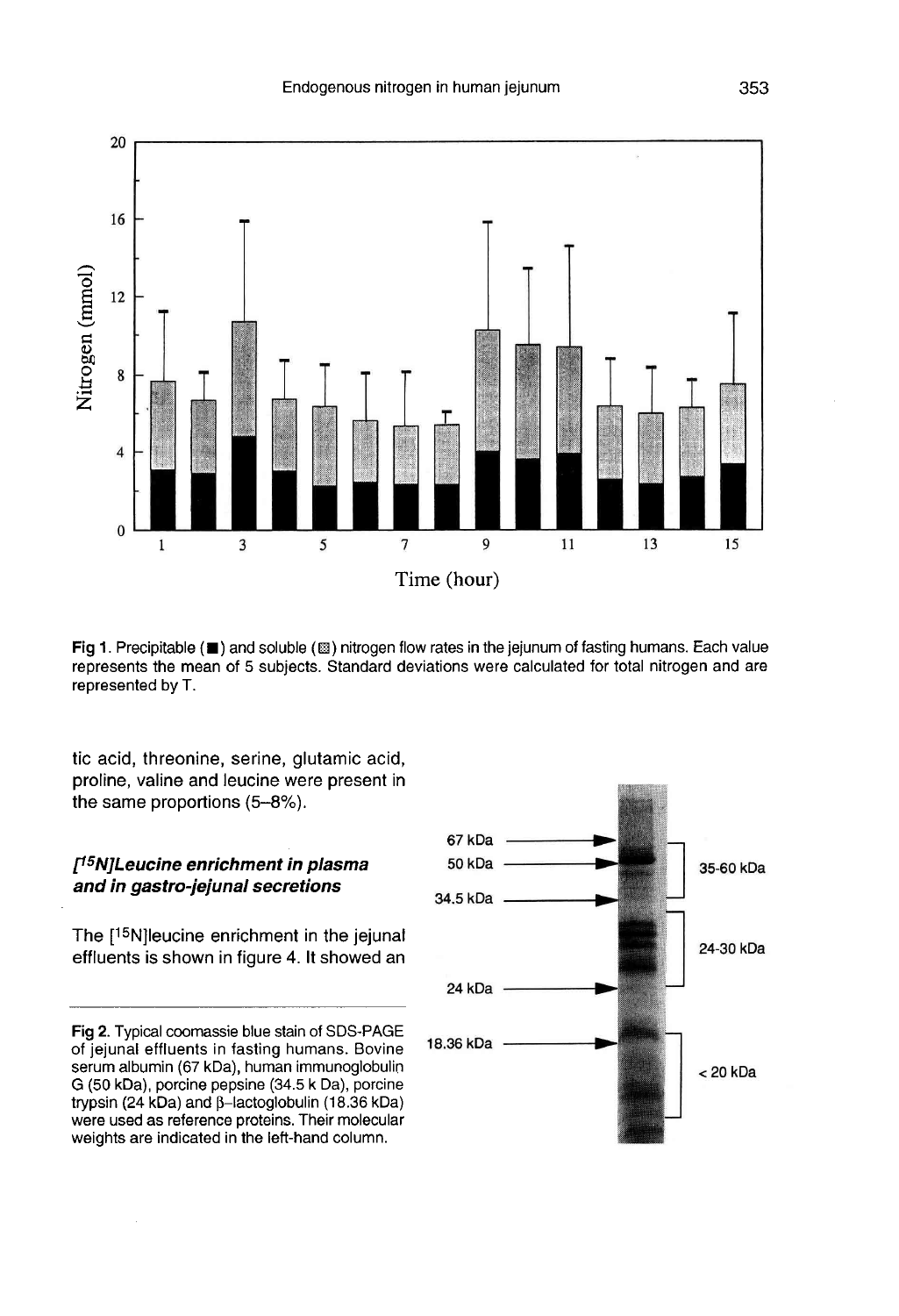

**Fig 3**. Amino-acid flow rate in the jejunum of fasting humans. A Flow rate of tau (\*), asp and thr ( $\Delta$ ), ser ( $\Box$ ), glu (O), ala and ile (-), gly (●), val (■), and leu (▲); and B flow rate of pro (\*), lys (O), tyr (phe  $(\square)$ , his  $(\bullet)$ , and arg  $(\triangle)$ . Each value represents the mean of 5 subjects.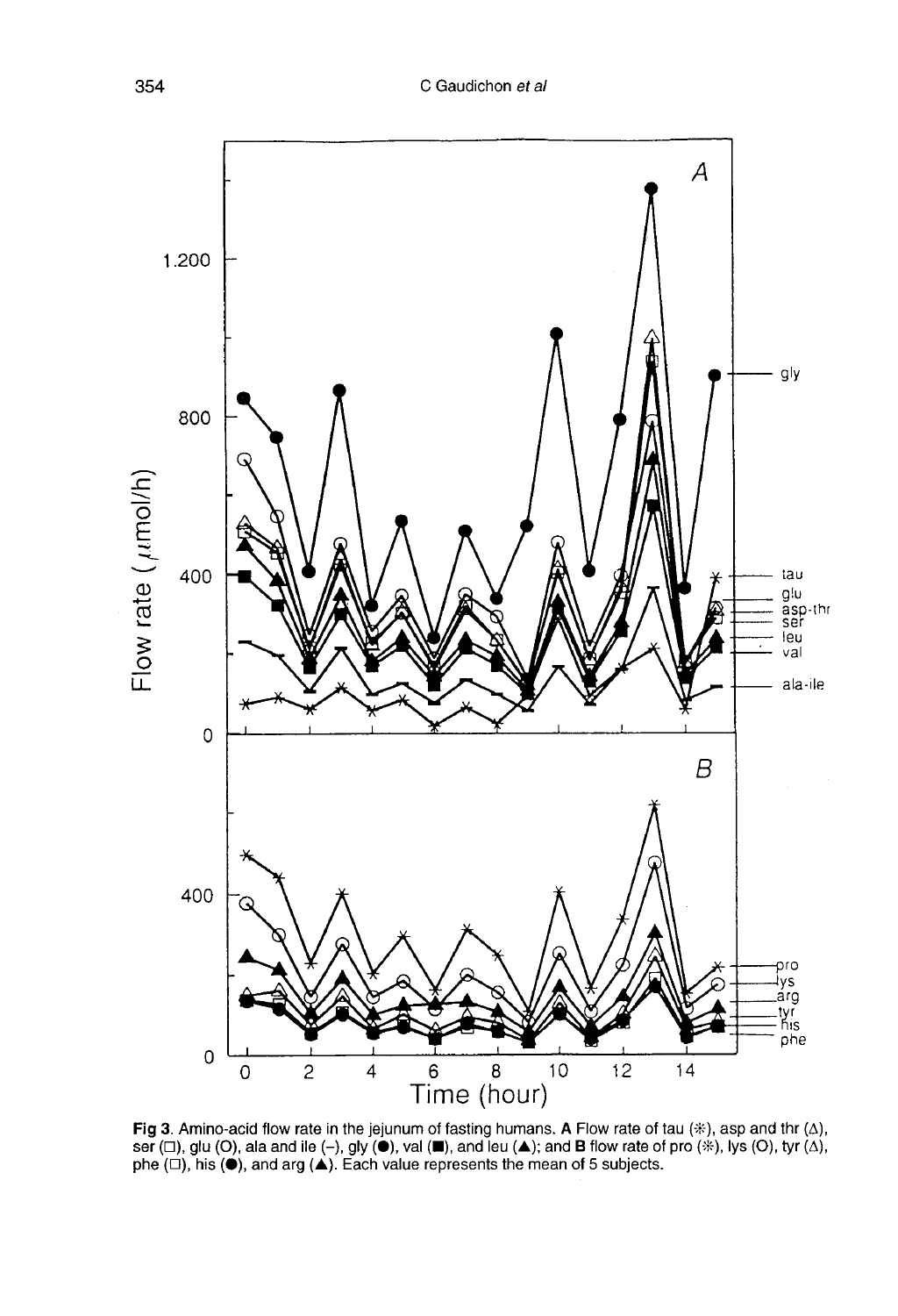| Amino acid    | Amount of amino acids (mmol) | Relative proportion% |  |
|---------------|------------------------------|----------------------|--|
| Taurine       | $2.05 \pm 1.89$              | $2.8 \pm 1.1$        |  |
| Aspartic acid | $4.76 \pm 3.89$              | $6.9 \pm 2.1$        |  |
| Threonine     | $3.52 \pm 2.19$              | $5.8 \pm 1.8$        |  |
| Serine        | $4.81 \pm 3.47$              | $7.3 \pm 2.3$        |  |
| Glutamic acid | $5.19 \pm 3.80$              | $7.8 \pm 2.5$        |  |
| Proline       | $4.30 \pm 2.98$              | $6.8 \pm 2.3$        |  |
| Glycine       | $9.56 \pm 5.59$              | $14.7 \pm 4.3$       |  |
| Alanine       | $2.04 \pm 1.40$              | $3.3 \pm 1.1$        |  |
| Valine        | $3.39 \pm 2.21$              | $4.6 \pm 1.5$        |  |
| Isoleucine    | $2.10 \pm 1.38$              | $3.7 \pm 1.1$        |  |
| Leucine       | $3.82 \pm 2.62$              | $5.6 \pm 1.7$        |  |
| Tyrosine      | $1.56 \pm 1.04$              | $2.9 \pm 0.9$        |  |
| Phenylalanine | $1.13 \pm 0.79$              | $1.8 \pm 0.6$        |  |
| Lysine        | $2.92 \pm 1.99$              | $4.1 \pm 0.3$        |  |
| Histidine     | $1.11 \pm 0.71$              | $3 \pm 1.1$          |  |
| Arginine      | $2.00 \pm 1.28$              | $3.4 \pm 0.1$        |  |
| Total         | $54.16 \pm 36.32$            |                      |  |

Table I. Amino-acid flow rates over a 15 h period and relative composition in the intestinal lumen.

initial lag time of 2 h, a linear increase between 2 and 5 h period before levelling between 2 and 5 h period before levelling<br>off to a relative plateau value (E<sub>2</sub>) between<br>E and 8 h tellswed by a results drift that 5 and 8 h, followed by a regular drift that appeared after 8 h. The  $[15N]$ leucine enrichinitial lag time of 2 h, a linear increase<br>between 2 and 5 h period before levelling<br>off to a relative plateau value ( $E_2$ ) between<br>5 and 8 h, followed by a regular drift that<br>appeared after 8 h. The [<sup>15</sup>N]leucine enric

ment was fitted according to a sigmoidal relationship for the 0-8 period, in order to calculate both the isotopic  $[15N]$ leucine of each amino acid is the ratio [aa] x 100/ [aa].<br>
ment was fitted according to a sigmoidal<br>
relationship for the 0–8 period, in order to<br>
calculate both the isotopic [<sup>15</sup>N] leucine<br>
enrichment at the plateau of the prec



Fig 4. Kinetics of [15N] leucine incorporation in jejunal effluents. Each value represents the mean  $\pm$ SD of 5 subjects. The parameters of the sigmoidal model (---) are  $a = 4.13 \pm 0.72$  and  $b = 1.6 \pm 0.563$ .  $E_2$  represents the asymptote value of the sigmoidal curve and corresponds to [15N] leucine enrichment of the precursor pool at the plateau.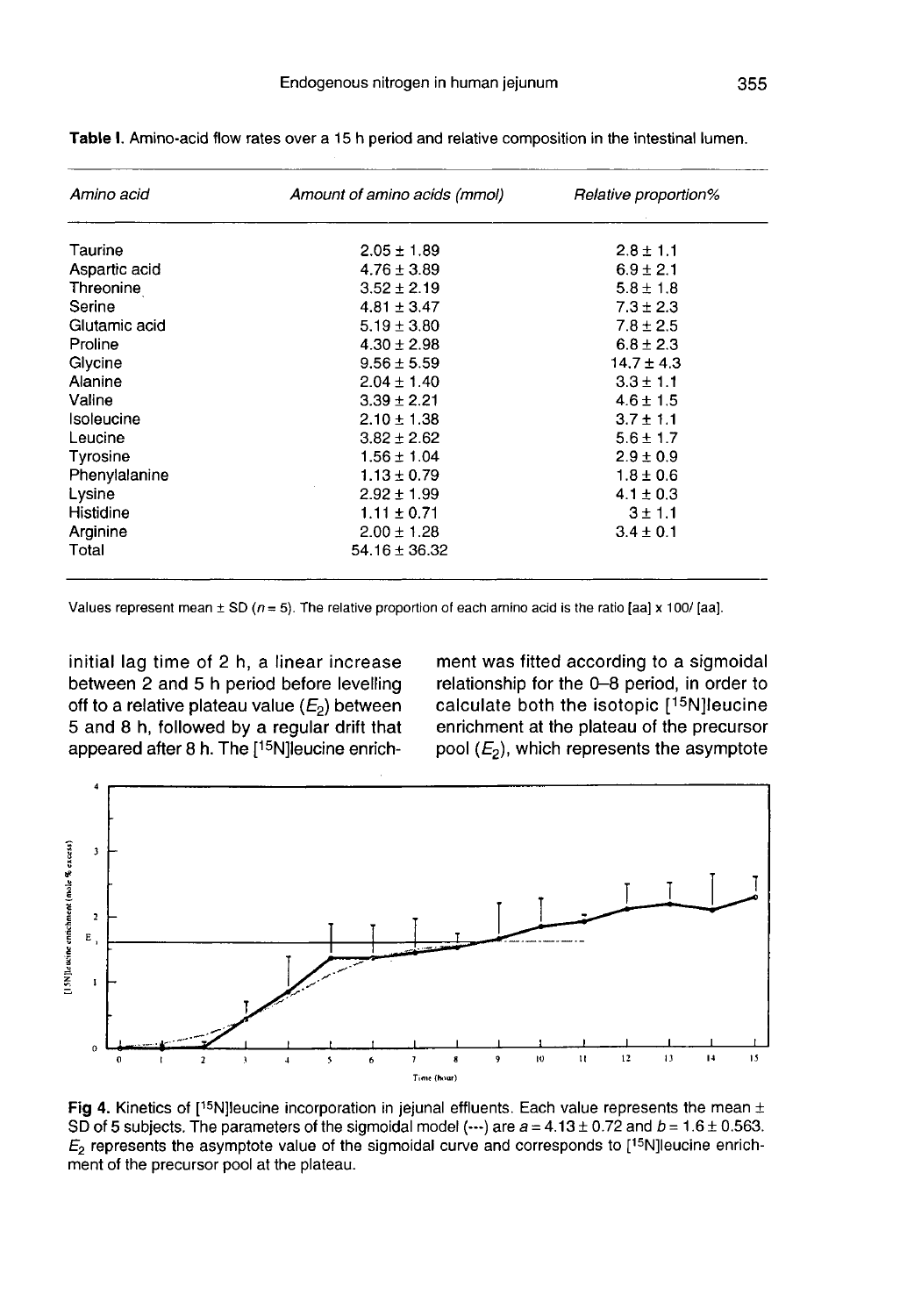| Subject<br>number | Plasma                              |                                                                                | Intestine                              |                                 |
|-------------------|-------------------------------------|--------------------------------------------------------------------------------|----------------------------------------|---------------------------------|
|                   | $E_i$ : Plateau enrichment<br>(mpe) | Q: Leucine flux<br>$(\mu \text{mol} \cdot \text{kg}^{-1} \cdot \text{h}^{-1})$ | $E_2$ : Asymptotic enrichment<br>(mpe) | FSR $\frac{6.}{1}$ <sup>1</sup> |
| 1                 | $4.9 \pm 0.6$                       | 191.9                                                                          | $1.59 \pm 0.1$                         | 20.12                           |
| $\overline{c}$    | $4.14 \pm 0.6$                      | 228.8                                                                          | $1.49 \pm 0.1$                         | 21.48                           |
| з                 | $6.31 \pm 0.9$                      | 146.9                                                                          | $2.21 \pm 0.1$                         | 17.19                           |
| $\overline{4}$    | $3.95 \pm 0.7$                      | 240.5                                                                          | $1.75 \pm 0.1$                         | 27.42                           |
| 5                 | $4.57 \pm 0.5$                      | 206.4                                                                          | $0.93 \pm 0.2$                         | 21.51                           |
| Mean(SD)          | $4.77 \pm 0.9$                      | $202.9 \pm 36.6$                                                               | $1.6 \pm 0.5$                          | $21.54 \pm 3.33$                |

Table II. Plasma leucine turnover (Q) and fractional synthetic rate (FSR) of intestinal proteins.

 $Q$  was calculated from plasma [<sup>15</sup>N]leucine enrichment ( $E<sub>1</sub>$ ) at the plateau. FSR was calculated from the intestinal [15N] leucine enrichment kinetics and the asymptotic intestinal [15N] leucine enrichment  $(E_2)$  as precursor pool enrichment (fig 4).

value, and the FSR of intestinally secreted proteins. The equation fitted to the experimental values was  $E(t) = 1.6/(1 + \exp t)$  $(4.13 - t)$ ]. Individual and mean values are reported in table II. The mean value of plasma [<sup>15</sup>N]leucine enrichment at the isoreported in table II. The mean value of<br>plasma [<sup>15</sup>N]leucine enrichment at the iso-<br>topic plateau ( $E_1$ ), which was reached 2 h<br>after the beginning of the infusion, was 4.8<br> $\pm$  0.9 mol% excess (mpe). The mean value<br>of after the beginning of the infusion, was 4.8 ± 0.9 mol% excess (mpe). The mean value of the turnover of leucine in plasma was  $Q = 202.9 \pm 36.6 \mu \text{mol} \cdot \text{kg}^{-1} \cdot \text{h}^{-1}$ . In the intestinally secreted proteins and subsequently<br>in their precursor pool, the [<sup>15</sup>N]leucine after the beginning of the infusion, was 4.8<br>  $\pm$  0.9 mol% excess (mpe). The mean value<br>
of the turnover of leucine in plasma was  $Q =$ <br>
202.9  $\pm$  36.6 µmol.kg<sup>-1</sup>.h<sup>-1</sup>. In the intesti-<br>
mally secreted proteins and subs  $202.9 \pm 36.6$   $\mu$ mol.kg  $^{1}$ . The find rally secreted proteins and subseque<br>in their precursor pool, the [<sup>15</sup>N]leud<br>enrichment was  $1.6 \pm 0.5$  mpe and the m<br>value of the FSR was  $21.5 \pm 3.3\%$ .h<sup>-1.</sup>

#### **DISCUSSION**

In the present study, the double lumen tube technique was used to collect effluents at the proximal jejunum level in order to quantify the gastro-jejunal secretion of nitrogen in fasting humans. In addition, a constant intravenous infusion of  $[15N]$  leucine was In the present study, the double lumen tube<br>technique was used to collect effluents at<br>the proximal jejunum level in order to quan-<br>tify the gastro-jejunal secretion of nitrogen<br>in fasting humans. In addition, a constant<br>i performed in order to measure the labelling of endogenous proteins secreted into the gastro-jejunal lumen.

The composition of the nitrogenous basal secretion at the collection site appeared relatively constant though maxima are seen at the subjects usual meal times. Aminoacid flow rates were similar to the total nitrogen flux and the relative proportions of the different amino acids remained constant. Glycine proved to be the most abundant amino acid; it is abundant in bile where it conjugates with biliary acids. The maxima of glycine also corresponded to the usual meal times and may have originated from a stimulation of biliary secretion through an hypophyseal induction (Singer, 1986); this could be a major factor responsible for the variations in nitrogen flux (Alpers, 1987). The relative proportion of the protein fractions also remained constant and its electrophoretic profile showed no variation in any of the subjects throughout the experimental period. The endogenous nitrogen<br>flux was  $7.2 \pm 1.9$  mmol.h-<sup>1</sup>, which corretions also remained constant and its electrophoretic profile showed no variation in<br>any of the subjects throughout the experi-<br>mental period. The endogenous nitrogen<br>flux was 7.2  $\pm$  1.9 mmol.h<sup>-1</sup>, which corre-<br>sponds t sponds to approximately 15 g protein/d. This value is consistent with our previous data (Mahé et al, 1992) where the estimation of endogenous nitrogen secretion was data (Mahé *et al*, 1992) where the estima-<br>tion of endogenous nitrogen secretion was<br>2.5 mmol.20 min<sup>-1</sup> (15.7 g.d<sup>-1</sup>). Secretion of<br>endogenous intestinal proteins has previendogenous intestinal proteins has previ-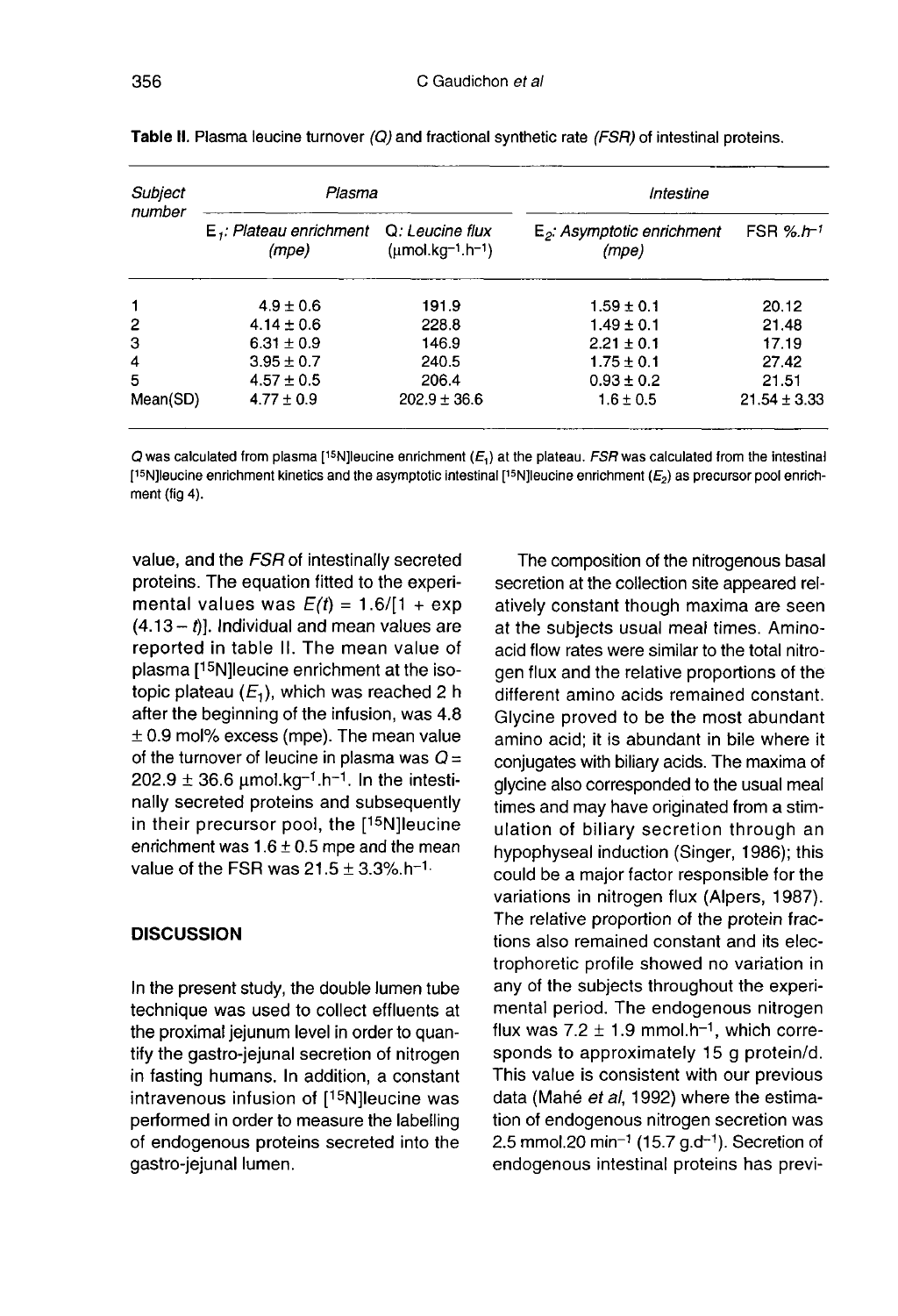ously been evaluated in the human gut to be 30-60  $q.d^{-1}$  and is dependent on the level of stimulation including that provided by a meal (Florent and Bernier, 1984). In fact, as the effluents were collected 20 cm below the angle of Treitz, they are made up of salivary, gastric, pancreatic, biliary and intestinal secretions, cell protein loss, and plasma proteins. In addition, part of the secreted nitrogen could have been reabsorbed in the duodenum, just next to the collection site and consequently the basal nitrogen secretion value was underestimated. Moreover, the high level of ethanol-soluble nitrogen strongly suggests that an important part of the secreted proteins had already been hydrolyzed in the duodenum.

In this study,  $[15N]$ leucine was used to label the endogenous nitrogen fraction in the jejunum of fasting human volunteers. This tracer, which has previously been employed in pigs in order to differentiate exogenous nitrogen, proved to be acurate in a digestion study (De Lange et al, 1992).<br>The plasma [<sup>15</sup>N]leucine enrichment stabithe jejunum of fasting numan volunteers.<br>This tracer, which has previously been<br>employed in pigs in order to differentiate<br>exogenous nitrogen, proved to be acurate in<br>a digestion study (De Lange *et al*, 1992).<br>The plasma lized after 2 h. The enrichment of 4.8 mpe employed in pigs in otder to dimerentiate<br>exogenous nitrogen, proved to be acurate in<br>a digestion study (De Lange *et al.*, 1992).<br>The plasma [<sup>15</sup>N]leucine enrichment stabi-<br>lized after 2 h. The enrichment of 4.8 mpe<br>obt sistent with Tessari's results where the enrichment was 5.4 mpe with an infusion rate of 9.6  $\mu$ mol. $\text{ka}^{-1}$ . Tessari *et al.* The plasma [<sup>15</sup>N]leucine enrichment stabi-<br>lized after 2 h. The enrichment of 4.8 mpe<br>obtained after infusing [<sup>15</sup>N]leucine into sub-<br>jects at a rate of 10  $\mu$ mol.kg<sup>-1</sup>.h<sup>-1</sup> is con-<br>sistent with Tessari's results whe 1985). The leucine turnover (203  $\pm$  37 obtained after infusing [<sup>15</sup>N]leucine into sub-<br>jects at a rate of 10  $\mu$ mol.kg-1.h-1 is consistent with Tessari's results where the<br>enrichment was 5.4 mpe with an infusion<br>rate of 9.6  $\mu$ mol.kg-1.h-1 (Tessari *et al.* reported in the literature where post-<br>absorbtive [15N] leucine flux ranged between Finally was 3.4 life with an infusion<br>rate of 9.6  $\mu$ mol.kg<sup>-1</sup>.h<sup>-1</sup> (Tessari *et al.*<br>1985). The leucine turnover (203 ± 37<br> $\mu$ mol.kg<sup>-1</sup>.h<sup>-1</sup>) is in agreement with values<br>reported in the literature where post-<br>absor 1981; Tessari et al, 1985; Cheng et al, 1987). The gastro-jejunal flow rate of leucine calculated from the amino-acid analysis was<br> $4.0 \pm 2.1 \mu \text{mol} \cdot \text{kg}^{-1} \cdot \text{h}^{-1}$  which represents 150 and 250  $\mu$ mol.kg<sup>-1</sup>.h<sup>-1</sup> (Matthews *et al*, only 2% of the total plasma leucine flux. Under  $[367]$ . The graduated friends of  $4.0 \pm 2.1$   $\mu$ <br>only 2% of Under the  $[15N]$ leucine intestinal  $\mu$ these conditions, a significant only 2% of the total plasma leucine flux.<br>Under these conditions, a significant<br>[<sup>15</sup>N]leucine enrichment was detected in the<br>intestinal lumen leucine pool after a 2-h intestinal lumen leucine pool after a 2-h delay. This delay represents the time needed for plasma leucine to be incorporated from the precursor pools (cellular

tRNA) into synthesized proteins and subsequently to be secreted into the lumen. When pancreatic enzymes were hormonally stimulated, it took the infused tRNA) into synthesized proteins and sub-<br>sequently to be secreted into the lumen.<br>When pancreatic enzymes were hormon-<br>ally stimulated, it took the infused<br>[<sup>14</sup>C]leucine 80 min to appear in the duo-<br>denal juice proteins ( When pancreatic enzymes were hormon-<br>ally stimulated, it took the infused<br>[<sup>14</sup>C]leucine 80 min to appear in the duo-<br>denal juice proteins (O'Keefe *et al*, 1991) The jejunal [<sup>15</sup>N]leucine enrichment is biphasic, with a first plateau achieved after 5 h and a subsequent drift observed after 8 h. This is consistent with the observation of Ogden *et al* (1993) who reported a plateau<br>of [<sup>14</sup>C]leucine enrichment in pancreatic The jejunal [<sup>15</sup>N]leucine enrichment is biphasic, with a first plateau achieved after 5 h and a subsequent drift observed after 8 h.<br>This is consistent with the observation of Ogden *et al* (1993) who reported a plateau secretions after 4 h of infusion. We applied several types of equations to our experimental enrichment kinetics. An exponential equation was suitable to model the isotopic incorporation into proteins such as fibronectin (Carraro et al, 1991) and apolipoproteins (Cohn et al, 1990). In the case of gastro-jejunal proteins, this kind of equation did not fit the enrichment profile well and a sigmoidal model proved to be much more suitable. The precursor pool enrichment of leucine incorporated into the gastro-jejunal secretions was  $1.6 \pm 0.5$  mpe. This confirms that plasma leucine is not the direct precursor pool of the intestinally secreted proteins, an assumption that has been previously formulated (Alpers, 1972). An underestimation of the isotopic enrichment of the precursor pool for luminally secreted proteins could originate from the reabsorption and possible subsequent transamination of labelled leucine in the intestine. However, the intestinal leucine flux only represents 2% of the whole body leucine turnover. Furthermore, if about 50% of luminal proteins are absorbed in the duodenum, the perturbation accounts for only 0.5% and is probably not significant in our experimental conditions. This underestimation must be negligible because leucine is largely transaminated in the muscles (Harper et al, 1984). The drift of leucine enrichment observed after 8 h could not be fully explained by a recycling of leucine since the increase due to isotope recycling is about  $0.2^{-1}$ %.h<sup>-1</sup> (Carraro et al, 1991;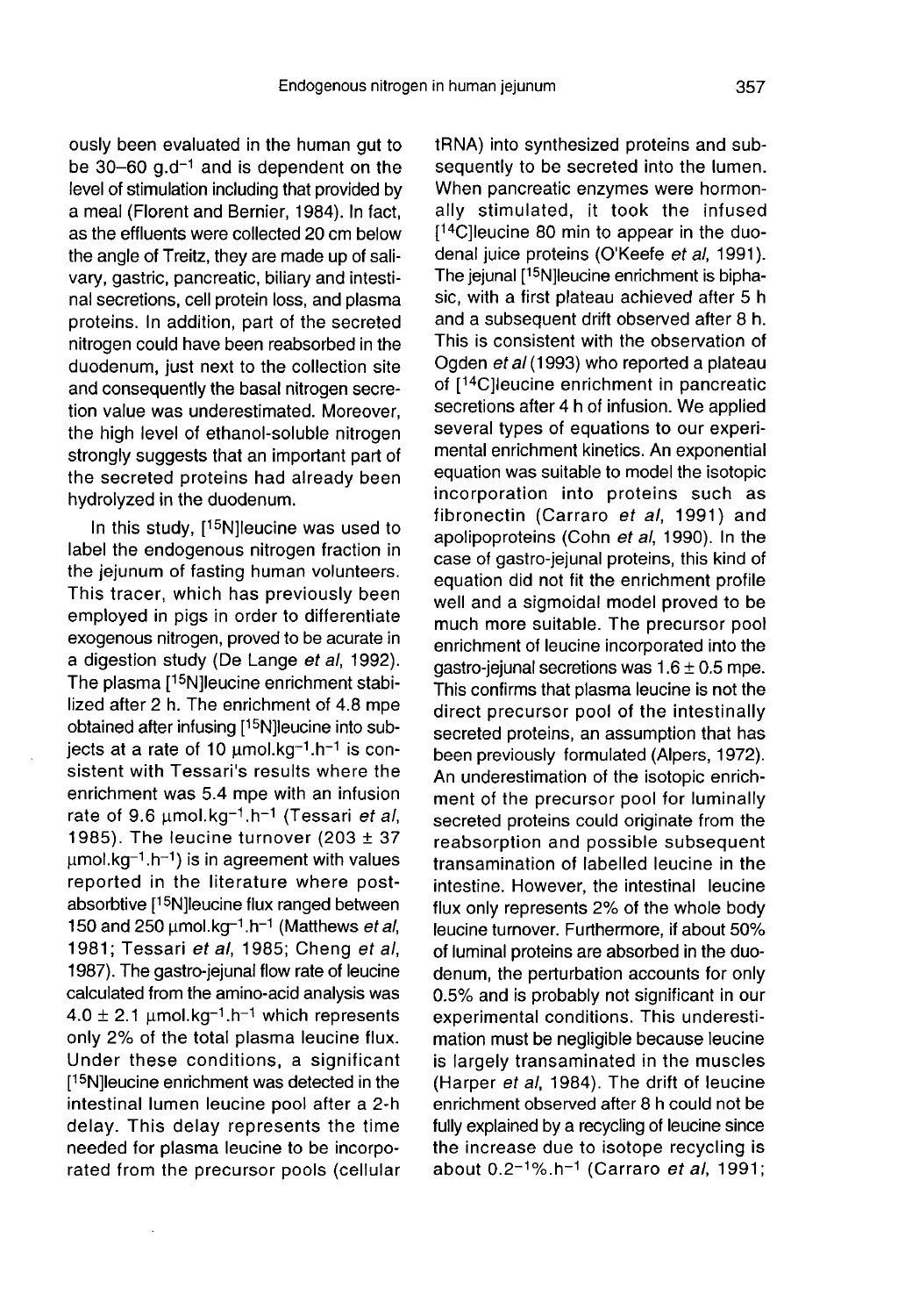Wolfe, 1992). The second phase of the kinetic enrichment may be due to the preswhich probably contains plasma proteins.

ence of a low synthesis rate protein pool,<br>
which probably contains plasma proteins.<br>
The mean *FSR* of luminally secreted pro-<br>
teins was  $21.5 \pm 3.4\%$ . h<sup>-1</sup>. In fact, this value<br>
represented a composite of individual The mean *FSR* of luminally secreted pro-<br>teins was  $21.5 + 3.4\%$ . h<sup>-1</sup>, In fact, this value represented a composite of individual fast and slow turnover proteins. The plateau corresponds to the enrichment of such rapidly synthesized proteins as pancreatic enzymes. Ogden et al (1993) estimated that the turnover rates of duodenal juice proteins and of trypsin in healthy humans were about by interests of divergence of all (1993) estimated that<br>the turnover rates of duodenal juice proteins<br>and of trypsin in healthy humans were about<br>30 and 20%.h<sup>-1</sup>, respectively. In compari-<br>son, the *FSR* of fibronectin i the turnover rates of duodenal juice proteins<br>and of trypsin in healthy humans were about<br>30 and 20%.h<sup>-1</sup>, respectively. In compari-<br>son, the *FSR* of fibronectin is about 1.5%.h<sup>-1</sup><br>(Carraro *et al.* 1991) and the *FSR* (Carraro *et al*, 1991) and the  $FSR$  of skele-<br>tal muscle protein is 0.05-0.08%.h<sup>-1</sup> (Cheng by interests of duodenal juice proteins<br>enzymes. Ogden *et al* (1993) estimated that<br>the turnover rates of duodenal juice proteins<br>and of trypsin in healthy humans were about<br>30 and 20%.h<sup>-1</sup>, respectively. In compari-<br>so et al, 1987; Garlick et al, 1989; McNurlan et al, 1991).

Our results were obtained with a one-pool model and with the approximation of a single protein secretion whereas proteins in the luminal effluents originate from gastric, pancreatic and bile secretions, as well as plasma (Florent and Bernier, 1984). They probably include serum albumin (69 kDa), the heavy chains of secretory immunoglobulins (55 kDa for IgA and 50 kDa for IgG, as a band of high intensity migrates in the same position as the IgG standard), pepsin (34 kDa), carboxypeptidases A and B (34 and 35 kDa), chymotrypsin A and B, trypsin, elastase (24-25 kDa), and biliary proteins. The relatively high levels of both fractions below 20 kDa and of ethanol-soluble nitrogen strongly suggests that an important part of the secreted proteins are rapidly hydrolyzed and cannot be detected in their native form.

In conclusion, the present study shows that both the nitrogen and the amino-acid composition of the basal gastro-jejunal secretion are very stable. This secretion is composed of proteins with rapid synthesis rates probably corresponding to digestive enzymes as well as proteins with low synthesis rates. We showed that it is possible to label endogenous protein in the human

C Gaudichon *et al*<br>of the intestine with [<sup>15</sup>N]leucine. This method can be used to determine the endogenous nitrogen flow rates in the gut lumen in the postabsorptive state. Regarding our results, the meal must be given  $6-8$  h after the begin-<br>ning of the  $15$ N]leucine infusion when the intestine with [<sup>15</sup>N]leucine. This method can<br>be used to determine the endogenous nitro-<br>gen flow rates in the gut lumen in the post-<br>absorptive state. Regarding our results, the<br>meal must be given 6–8 h after the begin-<br> isotopic plateau is reached. Moreover, further studies are needed to define the nature of the different luminal proteins and their individual synthesis rates as well as their responses to different stimuli.

## ACKNOWLEDGMENTS

This work was supported by grant 90 G 0342 from the French Department of Research and Space and by BSN company, 'fresh product services'. The authors would like to acknowledge JF Huneau for his statistical advice and S Salter for assistance with the English.

#### REFERENCES

- Alpers DH (1972) Protein synthesis in intestinal mucosa: the effect of route of administration of precursor amino acids. J Clin Invest 51, 167-173
- Alpers DH (1987) Digestion and absorption of carbohy drates and proteins. In: Physiology of the Gastrointestinal Tract (LR Johnson ed) (Raven Press, ed) New York, 1469-1487
- Bier DM, Christopherson HL (1979) Rapid micromethod for determination of 15N enrichment in plasma lysine: application to measurement of whole body protein turnover. Anal Biochem 94, 242-248
- Carraro F, Rosenblatt J, Wolfe RR (1991) Isotopic determination of fibronectin synthesis in humans. Metabolism 40, 553-561
- Cheng KN, Pacy PJ, Dworzak F, Ford GC, Hallyday D (1987) Influence of fasting on leucine and muscle protein metabolism across the human forearm determined using L-[1-13C, 15N] leucine as the tracer. Clin Sci73, 241-246
- Cohn JS, Wagner DA, Cohn SD, Millar JS, Schaeffer EJ (1990) Measurement of very low density and low density lipoprotein apolipoprotein (apo)B-100 and high density lipoprotein apoA-1 production in human subjects using deuterated leucine. J Clin Invest 85, 804-811 1
- Corring T, Juste C, Lhoste EF (1989) Nutritional regulation of pancreatic and biliary secretions. Nutr Res Rev2, 161-180